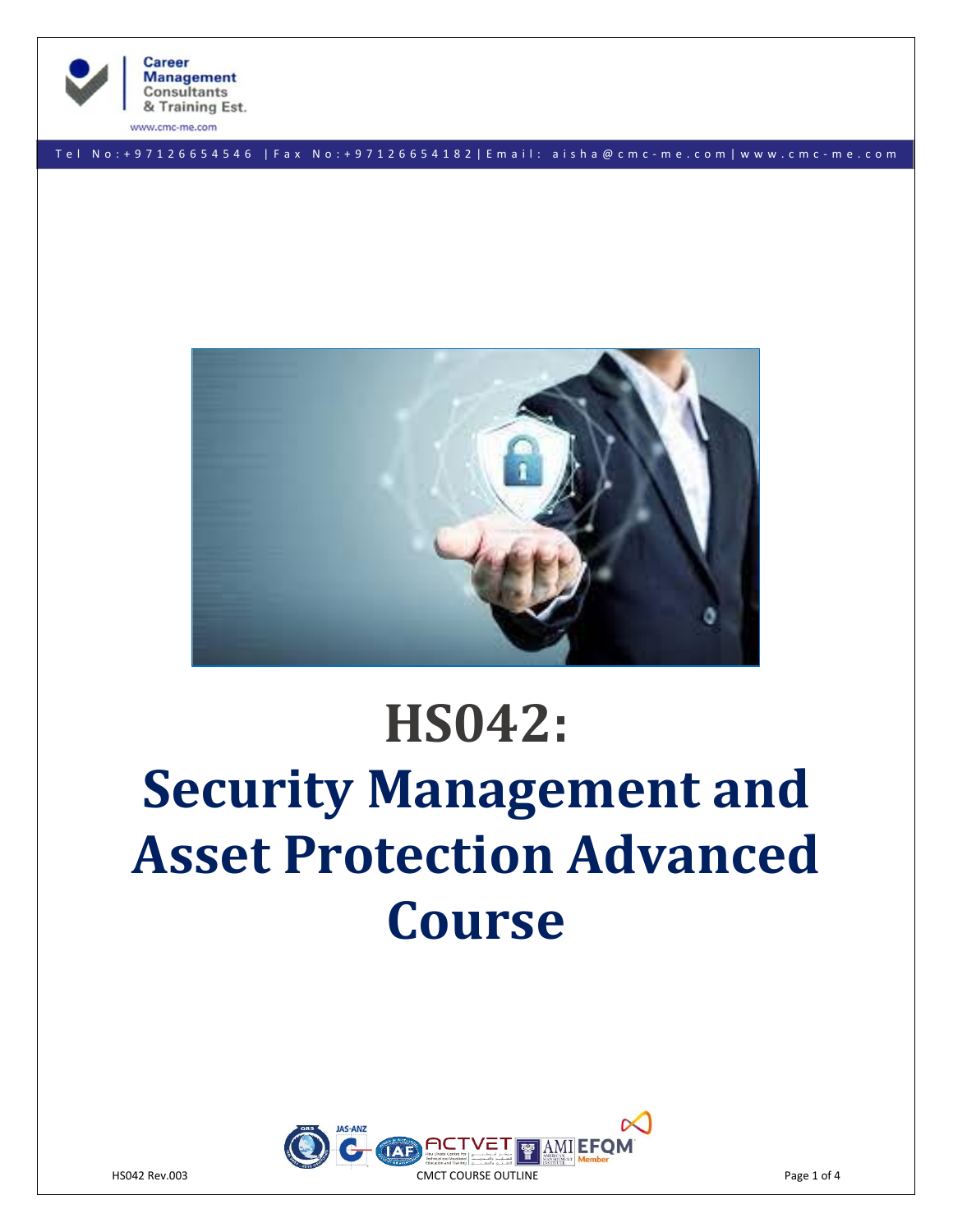

www.cmc-me.com

#### T e l N o : + 9 7 1 2 6 6 5 4 5 4 6 | F a x N o : + 9 7 1 2 6 6 5 4 1 8 2 | E m a i l : a i s h a @ c m c - m e . c o m | w w w . c m c - m e . c o m

## Training Description:

This intensive training course now covers more aspects of security management including the critical advanced elements of scope, procedures and practices. It provides an enhanced definition of what the discipline is all about and explains the value and cost benefit analysis it brings to the organisation.

It investigates the work of the security professional and the imperative and essential contributions they make to keep assets protected from a wide range of threats. Uncovering core methodologies so equipping delegates with the ability to think swiftly and critically, a much sought-after skill for today's security professional.

#### This training course will highpoint:

- $\triangleright$  In depth view of the Roles & Responsibilities of the Security Manager
- $\triangleright$  Threat, Vulnerability, Risk & Impact
- ➢ Security Design, Risk Analysis & Surveying
- ➢ Security Operations Management
- ➢ Twelve Key Principles of Security Manpower Management

# Training Objectives:

#### By the end of the training, participants will be able to:

- $\checkmark$  Develop the capacity to create an organisational culture of Security
- $\checkmark$  Identify all organisational vulnerabilities and various criminal threats
- $\checkmark$  Excel in manpower management, motivation and leadership skills
- $\checkmark$  Fully understand the concepts of risk management, physical premises security, business continuity, emergency response and contingency planning
- $\checkmark$  Gain knowledge of counter-measures for fraudulent activities, data protection and cyber security

## Training Designed for:

This course is intended for those Security Supervisors and Managers, HSSE & Fire Personnel, Facility or Building Managers and for those existing Security professionals wishing to benefit and take their professional development to the highest levels within the security profession and those who may have responsibility for the subject but who have not had sufficient time to develop the necessary skills. Whether your organisation is public or private, international or national, on a large or modest scale, industrial, commercial or government based. If you are responsible for the Security of your premises, personnel and visitors, then this Advanced Security Management course is perfect for you.

## Training Program:

#### *DAY ONE:*

- ❖ Pre-Test
- ❖ Roles, Responsibilities and Key Issues of Security Management
	- Strategic and Operation Management
	- Effective Security Management Styles
	- Necessary understanding to identify, address and manage risk
	- Crime Management and Prevention
	- Manpower Management  $-12$  key principles

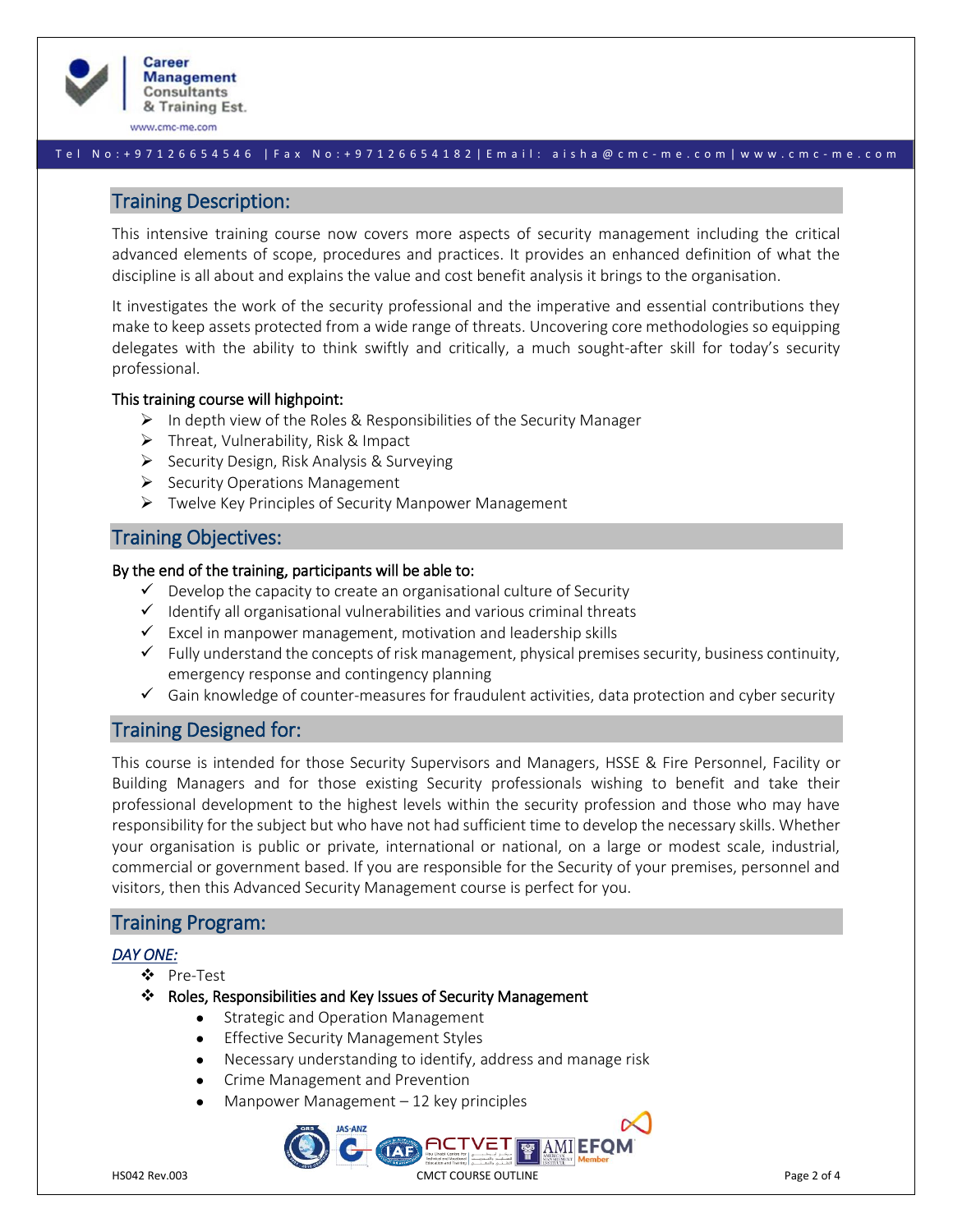

www.cmc-me.com

#### T e l N o : + 9 7 1 2 6 6 5 4 5 4 6 | F a x N o : + 9 7 1 2 6 6 5 4 1 8 2 | E m a i l : a i s h a @ c m c - m e . c o m | w w w . c m c - m e . c o m

• Achieving organisational goals, targets and objectives

## *DAY TWO:*

#### ❖ The Importance of Security Planning

- Essential legislation, legal obligations, using minimum force
- Creating an organisational culture of Security
- Customer relations Reputation of the Security Function
- Planning and Managing Security Projects
- Key Principles of Emergency Response Teams, the role of Security
- On-Scene Incident Management

#### *DAY THREE:*

#### ❖ Security Surveying - Threats to Assets

- Understanding Loss
- Key Point Identification
- Security, Risk and Vulnerability Analysis
- When and how to conduct an effective Security Survey
- Intellectual Property, Data Protection and Cyber Security
- Security Survey Report, making Effective Recommendations

#### *DAY FOUR:*

#### ❖ Principals of Asset Protection – Physical Security

- Perimeter Security design principles
- Buildings Security design principles and Access Control
- Communication Strategies and Security Control Centres
- Managing Investigations & Interviewing techniques
- Special Risks Key issues of Terrorism
- Key Elements of Evacuation Planning

#### *DAY FIVE:*

#### ❖ Security Operations Management

- Managing Guarding Operations
- Crisis Management Plans, Procedures and Implementation
- Business Continuity Plans
- Mutual Aid who else can or should be involved?
- Dealing with Social Media
- Personnel Security and protection of "at risk" individual
- ❖ Course Conclusion
- ❖ Final Examination and EVALUATION

# Training Requirement:

"Hand's on practical sessions, equipment and software will be applied during the course if required and as per the client's request."

This training course is available upon request in English or Arabic. Content, location and duration can be adapted to your specific wishes. It is therefore possible to focus on specific modules of the training course as per client's learning needs and objectives. Further, it should be forwarded to us a month prior to the course dates.